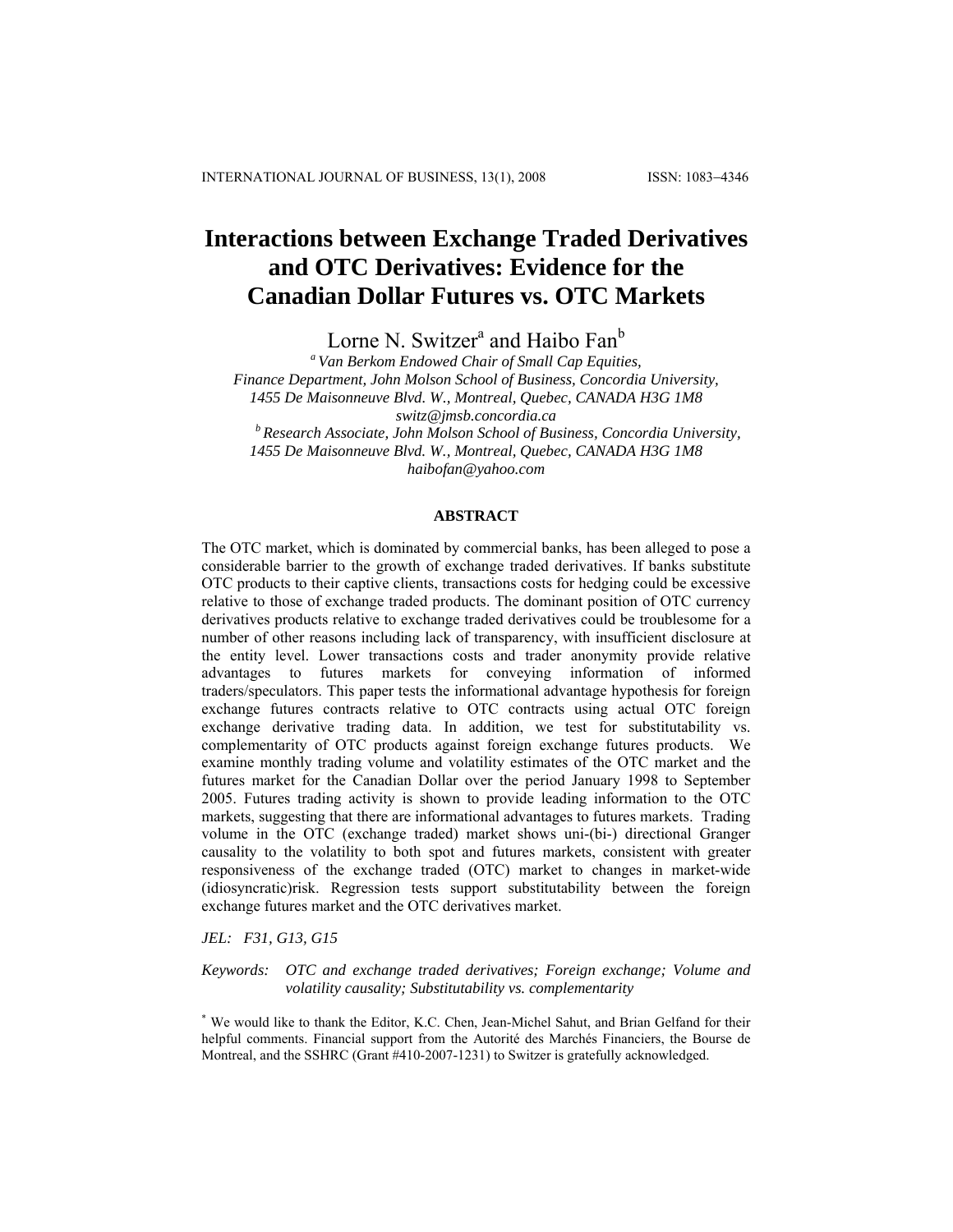## **I. INTRODUCTION**

In recent years, the growth in trading volume of exchange-traded derivatives contracts has been rapid, exceeding 20% per year globally, based on estimates of the Bank for International Settlements (BIS). However, the primary trading venue for currency derivatives is the OTC market, which is dominated by commercial banks. According to the 2004 BIS Triennial survey, the average daily volume in exchange traded currency products totalled 23 billion compared to \$1,345 billion in over-the-counter products.<sup>1</sup> Figure 1 highlights the size differential of OTC market vs. the Futures market for Canadian dollars. Over the period 1998-2005, the notional value of exchange traded Canadian dollar futures represents less than 5% of their OTC derivative counterparts.



**Figure 1**  Trading Volume: OTC vs. Futures

\*In the figure, OTC is the sum of monthly Canadian Dollar foreign exchange OTC Forward and Swap Market volumes ( in C\$ Billion ); FUT is the total of the daily notional values of the nearby contract in a month ( in C\$ Billion ). Monthly Trading Volumes are from January 1998 to September 2005.

 The pre-eminent position of OTC derivative products relative to exchange traded derivatives could be troublesome for a number of reasons. First, such products lack transparency, with insufficient disclosure at the entity level. Insufficient transparency and surveillance in OTC products could give rise to manipulation of markets, or greater departures from fair value of trades. Commercial banks may steer their clients to OTC products with higher relative transactions costs for their captive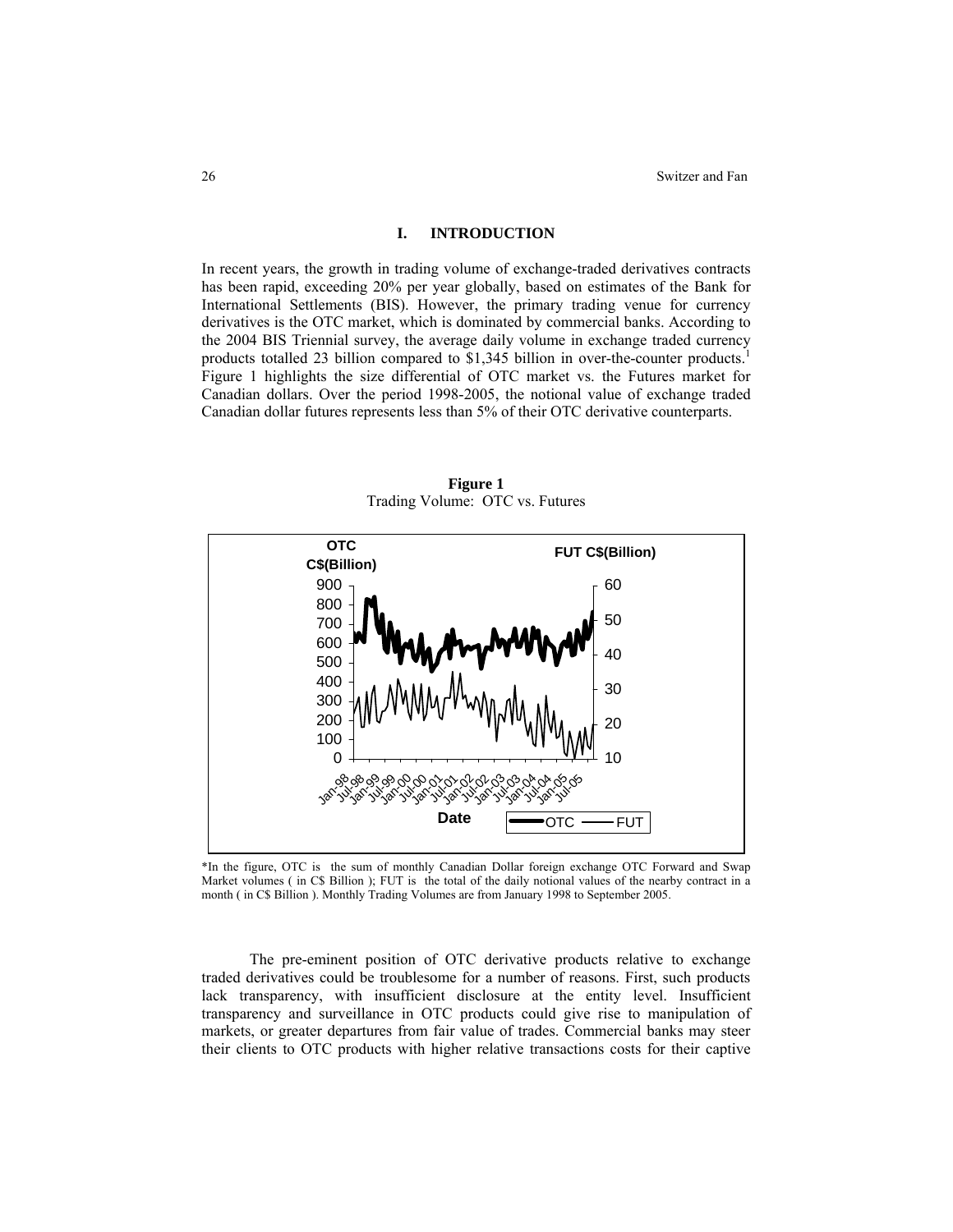clients.<sup>2</sup> Furthermore, counterparty risk exposures are far greater for OTC products than for exchange traded products, owing to daily variation settlements by exchange clearing houses for the latter. Greenspan (1999) suggests that such risk may represent as much as 6% of banks' total assets. Transactions cost advantages, however, would favor futures markets as the optimal venue for conveying information of informed traders/speculators.

Due to a lack of data, assessing the interactions between OTC and exchange traded derivative products has been difficult, at best. Some work has been done on the relationships between exchange traded *futures* vs. *spot* markets (for example, Chan et al. (1991); Chan (1992), Ng and Pirrong, (1996), Koutmos and Tucker (1996), and Min and Najand  $(1999)$ ).<sup>3</sup> The few extant studies on the links between the OTC derivatives market and exchange traded futures ignore trade flows and are typically based on implied prices, rather than transaction prices.<sup>4</sup>

Rosenberg and Traub (2006) state that informed traders may prefer the futures market to the OTC market because of the anonymity of trader identity or higher speed of transaction execution. Huang (2002), Barclay, Hendershott and McCormick (2003), Hasbrouck (2003), and Kurov and Lasser (2004) provide evidence for the choice of anonymous markets by informed traders.

Nystedt (2004) provides a more general theoretical framework for examining the interactions between exchange traded markets and derivative markets, extending the incomplete market models of Duffie and Jackson (1989) and Tashjian and Weissman (1995). In this model, trading venues differ by the diverse types of risk that they are suited to hedge against, dissimilar risk aversions of their particular clients, and how they handle credit risk. In particular, the OTC has relative advantages in hedging idiosyncratic risk, and disadvantages in dealing with credit risk and credit risk aversion. On balance, whether or not the OTC market substitutes for or complements the exchange traded derivatives market remains an empirical matter.

This paper tests for whether or not the foreign exchange futures market displays informational advantages relative to the OTC market, in terms of conveying information of informed traders. In addition, we examine whether or not there are differences in the markets' responses to market wide (systematic) volatility changes. Finally we look at the overall substitutability vs. complementarity of OTC vs. foreign exchange futures products. Rather than looking at proxies for market activity or implied prices, this study uses *actual* monthly trade volume data which we combine with volatility estimates of the OTC market and futures markets for the Canadian dollar over the period January 1998 to September 2005. We find that futures trading activity leads trading activity in the OTC markets, but not vice versa, suggesting that there are informational advantages to futures markets. Trading volume in the OTC (exchange traded) market shows uni-(bi-) directional Granger causality to the volatility to both spot and futures markets, consistent with higher responsiveness of the exchange traded (OTC) market to changes in market-wide (idiosyncratic) risk. Regression tests are consistent with substitutability between the futures market and the OTC market.

The remainder of the paper is organized as follows. In Section II, we describe the data. Section III presents the empirical results. The paper concludes in Section IV with a summary of the findings.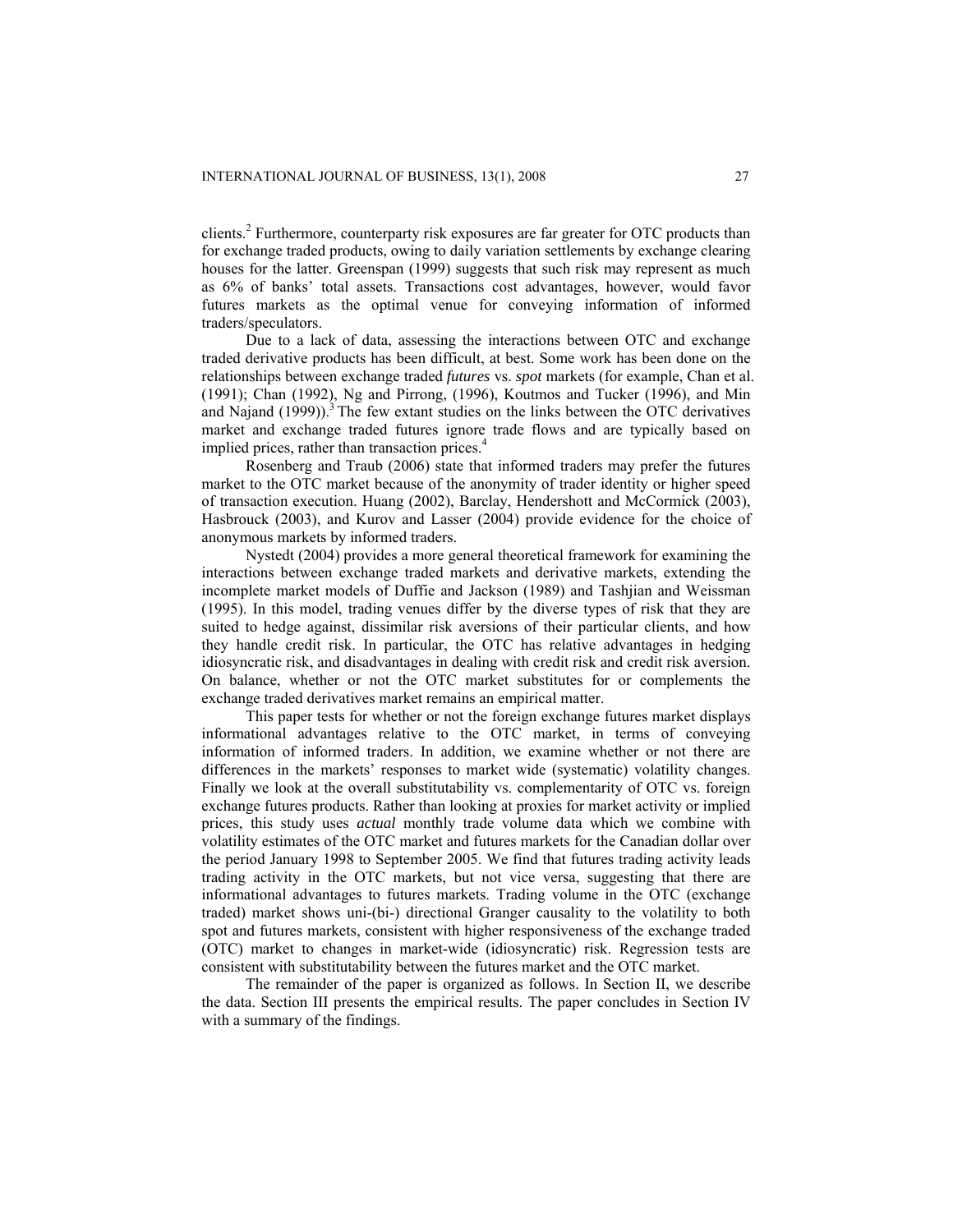## **II. DATA**

Data for spot and OTC markets are obtained from a unique source of information: the annual reports on activities by the Canadian Foreign Exchange Committee (CFEC). The CFEC is composed of senior representatives from financial institutions actively involved in the foreign exchange market in Canada and in the U.S. Dollar/Canadian Dollar market globally. The CFEC regularly collects exchange traded and OTC derivative positions from approximately 60 major global dealers in the Group of 10 (G10) countries, as part of a directive by the Euro-currency Standing Committee of the Bank for International Settlements.<sup>5</sup> Major Canadian financial institutions participate in this reporting; consolidated amounts outstanding were collected by the CFEC for the first time as of June 30, 1998. The Bank of Canada coordinates, on behalf of market participants, the compilation of regular reports on the volume of foreign exchange business against Canadian Dollar. The historical spot exchange rates of the Canadian Dollar against U.S. Dollar are from the Bank of Canada.

The exchange traded futures data are from the Chicago Mercantile Exchange (CME) Canadian Dollar contracts, which were purchased from Norman's Historical Database.<sup>6</sup> The CME is the main exchange trading venue for Canadian Dollar futures contracts. Canadian Dollar futures on the CME first started trading in 1972. They are listed for six months in the March quarterly cycle: Mar, Jun, Sep, and Dec. The last trading day is the business day before the third Wednesday of the maturity month. Futures contracts are quoted in U.S. Dollars per Canadian Dollar, and call for physical delivery at expiration. The contract's trading unit is 100,000 Canadian dollars.

The CFEC annual reports provide monthly data for the OTC market from January 1998 through September 2005. We build our data set for the spot rate and the CME futures accordingly. The test dataset covers ninety three monthly observations from January 1998 through September 2005. Since the nearby contract accounts for 90.3 percent of the trading volume on all Canadian Dollar futures in term of the number of contracts traded in the CME on each day for our sample period, we focus on the nearby contract, rolling over to the next contract in the maturity month of the old contract on the day that the volume of the next contract exceeds that of the expiring contract. Our empirical analyses focus on the interactions between trading volume between the OTC and exchange traded derivatives markets and on measures of trading activity and market volatility.

Trading volume has been widely used to study the effects of competition between exchanges/trading venues (e.g. Silber (1981), Pirrong (1996) and Holder et al. (2002)). In addition, researchers have paid increasing attention to the relationship between trading volume and volatility. Clark (1973) states that volume and volatility are both driven by a common unobservable factor, which is determined by the arrival of new information to the market. His model predicts a positive correlation of volatility and unexpected trading volumes. In Tauchen and Pitts (1983), the comovement of volatility and trading volume depends on whether the number of traders is fixed or is growing. Lyons (1996) shows that trade quantity (volume) can impact prices. Using data for four currencies, Brandt and Kavajecz (2004) find that the orderflow imbalances account for up to 26% of the day-to-day variation in yields on normal trading days in the U.S. Treasury market. Chae (2005) reports that the trading volume has informational value in the U.S. equity market. Lee and Rui (2002) find feedback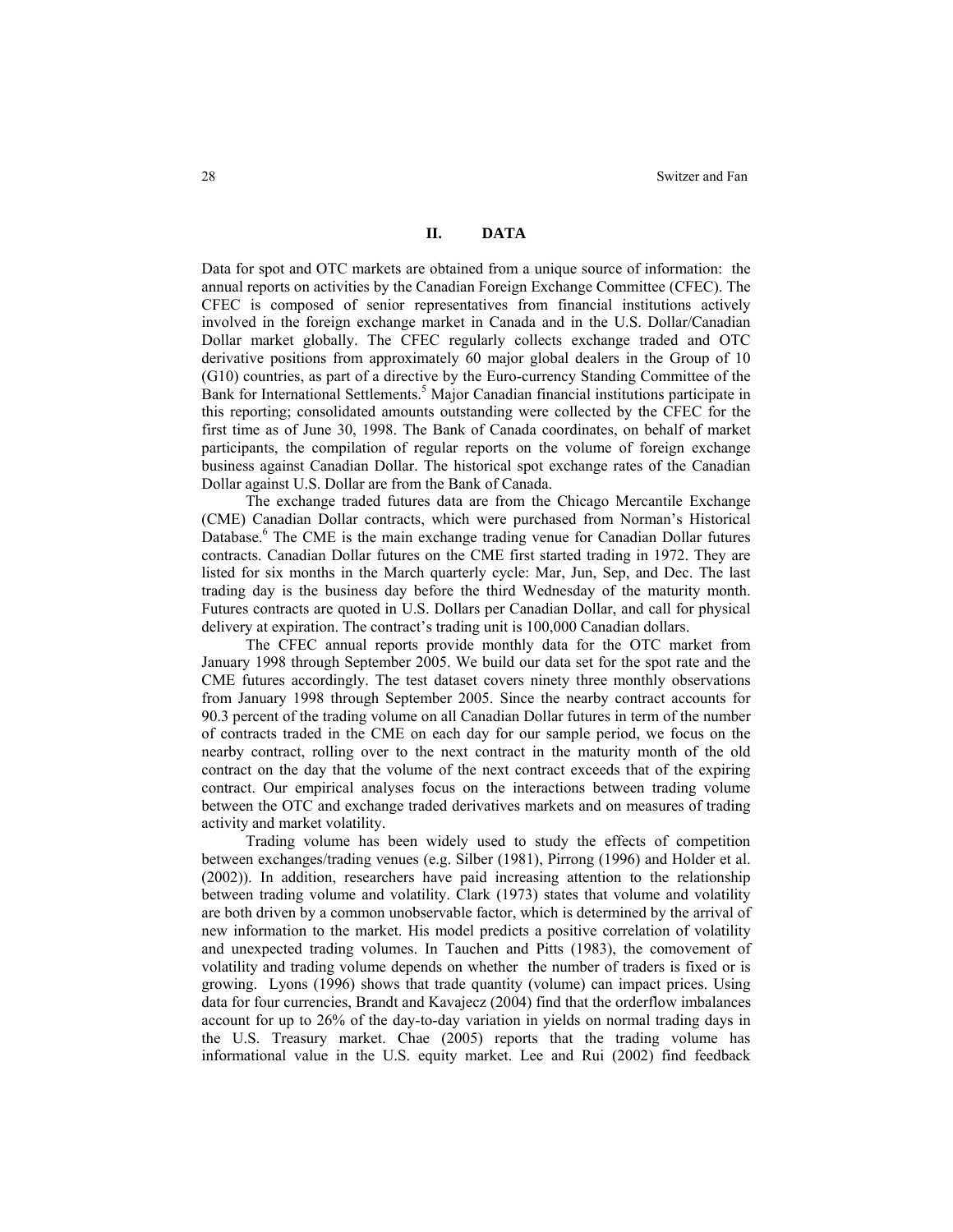relationships between trading volume and return volatility in New York, Tokyo, and London. Daigler and Wiley (1999) find that large changes in volume are an important factor in explaining volatility in the futures market.

The basic variables that we use in our analyses are defined as follows: OTCVolume is the sum of monthly Canadian Dollar foreign exchange OTC Forward and Swap Market volumes (in C\$ Billion). FuturesVolume is the number of nearby Canadian Dollar futures contracts traded in the CME for that month. FuturesVolatility is the monthly standard deviation of closing prices on each day of the nearby Canadian Dollar futures contracts traded in the CME for that month. SpotVolatility is the monthly standard deviation of the closing exchange rate on each day from Bank of Canada

Table 1 provides descriptive statistics for the variables used in the tests. It is clear that the notional value of futures contracts traded is much less than the respective OTC value.

**Table 1**

| Descriptive statistics |                       |                       |                          |                      |  |  |
|------------------------|-----------------------|-----------------------|--------------------------|----------------------|--|--|
|                        | <b>OTCVolume</b>      | <b>FuturesVolume</b>  | <b>NotionalFront</b>     | <b>NotionalAll</b>   |  |  |
| Mean                   | 603.70                | 158982.5              | 23.13                    | 27.34                |  |  |
| <b>Median</b>          | 590.00                | 159258.0              | 23.52                    | 26.27                |  |  |
| <b>Maximum</b>         | 840.00                | 227601.0              | 35.18                    | 46.80                |  |  |
| 455.00<br>Minimum      |                       | 81294.0               | 10.07                    | 10.98                |  |  |
| Std. Dev.              | 75.6081               | 34113.3               | 5.7501                   | 8.9063               |  |  |
|                        | <b>SpotVolatility</b> | <b>VolatilitySpot</b> | <b>FuturesVolatility</b> | <b>VolatilityFut</b> |  |  |
| Mean                   | 0.0103                | 0.0004                | 0.0052                   | 0.0004               |  |  |
| Median                 | 0.0098                | 0.0003                | 0.0048                   | 0.0003               |  |  |
| <b>Maximum</b>         | 0.0241                | 0.0012                | 0.0116                   | 0.0014               |  |  |
| Minimum                | 0.0040                | 0.0001                | 0.0019                   | 0.0001               |  |  |
| Std. Dev.              | 0.0040                | 0.0003                | 0.0023                   | 0.0003               |  |  |

Summary measures of the variables used in the tests are shown. OTCVolume is the sum of monthly Canadian Dollar foreign exchange OTC Forward and Swap Market volumes (in C\$ Billion). FuturesVolume is the number of nearby Canadian Dollar futures contracts traded in the CME for that month. NotionalFront is the total of the daily notional values of the nearby contract in a month (in C\$ Billion).The daily notional value is calculated as the product of the contract size, the number of the front contract traded and the average of the opening and closing prices of that contract for each day. NotionalAll is the total of the daily notional values of all Canadian Dollars futures contract in a month (in C\$ Billion). The daily notional value is calculated as the product of the contract size, the number of all contracts, and the average of the opening and closing price of all contracts traded on each day. SpotVolatility is the monthly standard deviation of the exchange rate at close from Bank of Canada. VolatilitySpot is the monthly variance calculated by Eq.6 on the exchange rate at close from Bank of Canada. FuturesVolatility is the monthly standard deviation of closing prices on each day of the nearby Canadian Dollar futures contracts traded in the CME for that month. VolatilityFut is the monthly variance of the nearby Canadian Dollar futures contracts traded in the CME for that month; and is calculated by Eq.6. A total of 93 monthly data from January 1998 to September 2005 is used.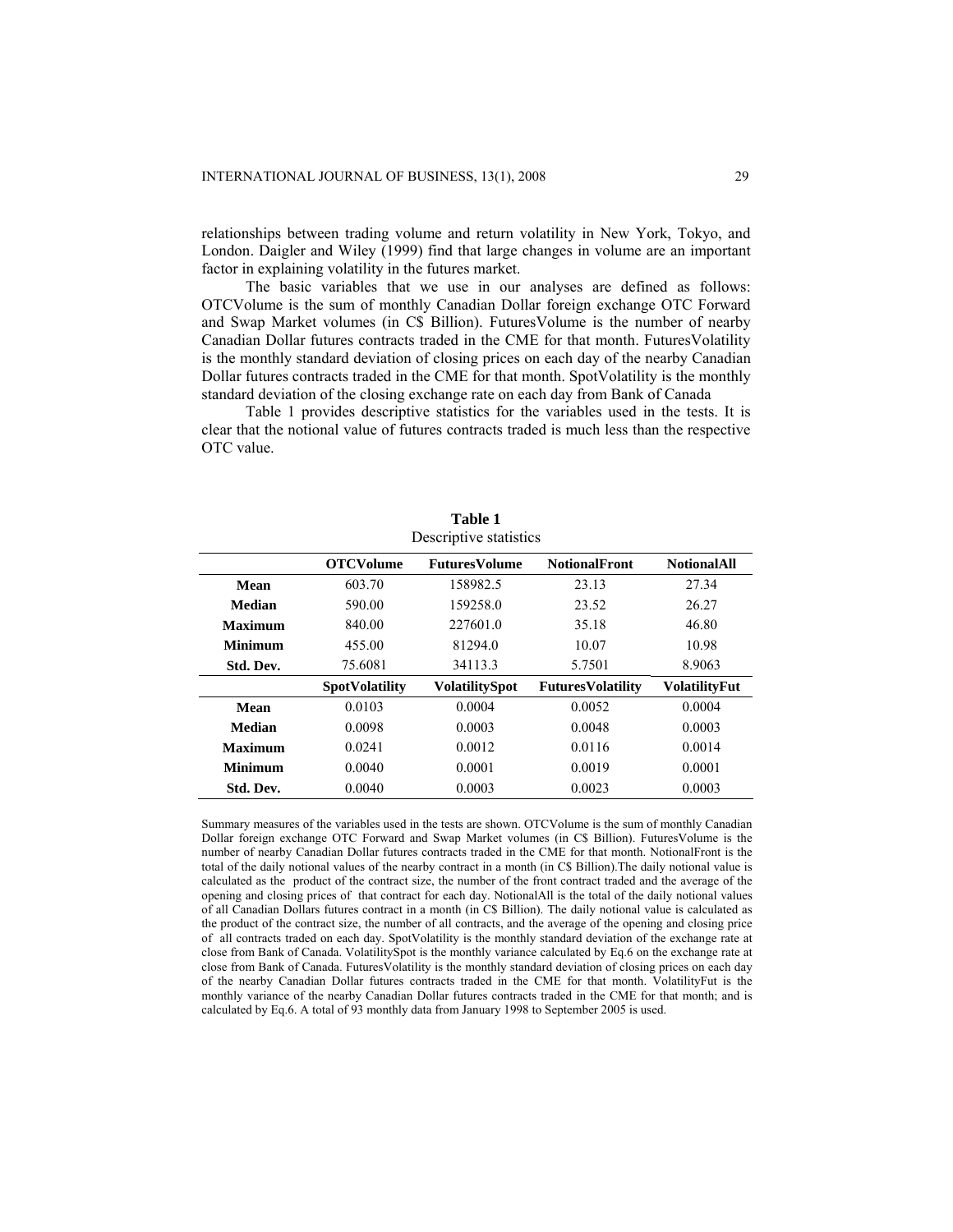|                          | Tadie 2<br>Contemporaneous correlation between series |             |                                        |                       |  |  |  |
|--------------------------|-------------------------------------------------------|-------------|----------------------------------------|-----------------------|--|--|--|
|                          | <b>OTCVolume</b>                                      |             | <b>FuturesVolume FuturesVolatility</b> | <b>SpotVolatility</b> |  |  |  |
| <b>OTCVolume</b>         |                                                       |             |                                        |                       |  |  |  |
| <b>FuturesVolume</b>     | 0.150346                                              |             |                                        |                       |  |  |  |
| <b>FuturesVolatility</b> | $0.189609*$                                           | $-0.31431*$ |                                        |                       |  |  |  |
| <b>SpotVolatility</b>    | 0.184389*                                             | $-0.12193$  | $0.8811**$                             |                       |  |  |  |

**Table 2** 

Table 2 shows the contemporaneous correlations for these measures.

This table reports the contemporaneous Pearson correlation coefficients between market activity measures for the OTC, Futures and Spot market. OTCVolume is the the sum of monthly Canadian Dollar foreign exchange OTC Forward and Swap Market volumes (in C\$ Billion). FuturesVolume is the number of nearby Canadian Dollar futures contracts traded in the CME for that month. FuturesVolatility is the monthly standard deviation of closing prices on each day of the nearby Canadian Dollar futures contracts traded in the CME for that month. SpotVolatility is the monthly standard deviation of the exchange rate at close from Bank of Canada. The sample period is from January 1998 to September 2005.

\*significant at .05 level; \*\* significant at .01 level.

Trading activity in the OTC markets is not significantly related to trading in the futures markets, based on the bi-variate correlations. Interestingly, greater activity in the OTC (futures) markets is associated with greater (rediced) volatility of the spot and futures prices. This is consistent with the view that futures markets help to stabilize market risk. However, these correlations need to be interpreted with caution, and need not reflect causality. To the extent that OTC volume and market volatility are trending over time, even if they are actually unrelated variables, they may appear to be positively correlated simply because of the shared directionality. To establish causality between the variables is a matter to which we now turn.

# **III. CAUSALITY TESTS**

To examine the lead-lag relationships of market activities between the OTC and futures market and between the futures market and the spot market, we perform a series of pairwise Granger causality tests (Granger, 1969). For two variables x, and y, and for autoregressive lags of length p and k, we estimate:

$$
\mathbf{y}_{t} = \alpha_0 + \sum_{i}^{p} \beta_i \mathbf{x}_{t-i} + \sum_{i}^{k} \alpha_i \mathbf{y}_{t-i} + \varepsilon_{lt}
$$
 (1)

$$
x_t = \alpha_0 + \sum_{i}^{p} \beta_i x_{t-i} + \sum_{i}^{k} \alpha_i y_{t-i} + \varepsilon_{2t}
$$
 (2)

where  $\varepsilon_{1t}$  and  $\varepsilon_{2t}$  are the error terms. The subscripts stand for the date with appropriate lags. Significance of the causality results are based on F-tests of the null hypotheses:

H<sub>0</sub>: 
$$
\beta_1 = \beta_2 = ... = \beta_p = 0
$$
 for Eq. 1 (3)

H<sub>0</sub>: 
$$
\alpha_1 = \alpha_2 = ... = \alpha_k = 0
$$
 for Eq.2 (4)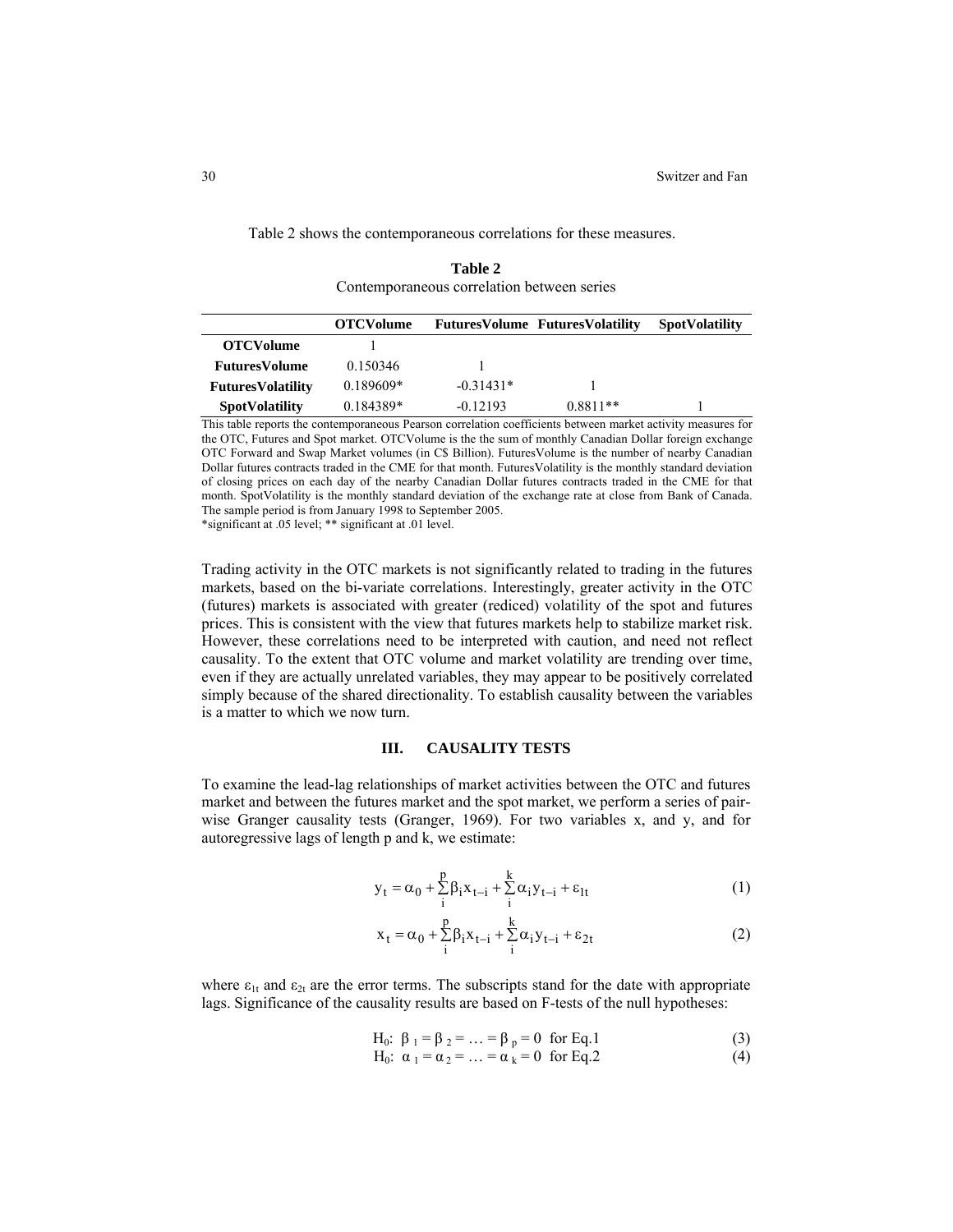The *F*-value for testing the null hypothesis computed as:

$$
F = \frac{(RSS_0 - RSS_1)/p}{RSS1/(T - 2p - 1)}
$$
(5)

where  $RSS<sub>1</sub>$  is the sum of squared residuals of Equation (1) or Equation (2), and  $RSS<sub>0</sub>$ is the sum of the squared residuals with the restriction that  $\beta_1 = \beta_2 = ... = \beta_p = 0$  or  $\alpha_1$  $= \alpha_2 = ... = \alpha B_k = 0$ . The F-value is asymptotically distributed as F (p, T – 2p – 1) or F  $(k, T - 2k - 1)$  for equation 1 and 2 respectively. When the null hypothesis of (3) is rejected, then x is said to have Granger-caused y. When the null hypothesis of (3) is rejected and null hypotheses of (4) cannot be rejected, then x is said to have one directional Granger-causation to y.

| Table 3         |
|-----------------|
| Unit root tests |

|                   |                          | <b>OTCVolume</b>             |                       | <b>FuturesVolume</b>         |  |
|-------------------|--------------------------|------------------------------|-----------------------|------------------------------|--|
|                   | <b>Intercept</b>         | <b>Trend &amp; Intercept</b> | <b>Intercept</b>      | <b>Trend &amp; Intercept</b> |  |
| t-Stat ADF        | $-5.4251$                | $-5.3944$                    | $-2.0218$             | $-3.8942$                    |  |
| p-Value ADF       | $0.0000**$               | $0.0001**$                   | 0.2772                | $0.0162*$                    |  |
| t-Stat PP         | $-5.8741$                | $-5.8758$                    | $-8.7565$             | -9.8660                      |  |
| p-Value PP        | $0.0000**$               | $0.0000**$                   | 0.0000                | $0.0000**$                   |  |
|                   | <b>FuturesVolatility</b> |                              | <b>SpotVolatility</b> |                              |  |
|                   | <b>Intercept</b>         | Trend &<br><b>Intercept</b>  | <b>Intercept</b>      | <b>Trend &amp; Intercept</b> |  |
| <b>t-Stat ADF</b> | $-2.6834$                | $-8.0560$                    | $-7.8706$             | $-8.1872$                    |  |
| p-Value ADF       | 0.0809                   | $0.0000**$                   | $0.0000**$            | $0.0000**$                   |  |
| t-Stat PP         | $-6.5379$                | $-8.1850$                    | $-8.1174$             | $-8.3271$                    |  |
| p-Value PP        | $0.0000**$               | $0.0000**$                   | $0.0000**$            | $0.0000**$                   |  |

\* significant at .05 level; \*\* significant at .01 level.

t-statistics and MacKinnon (1996) one-sided p-values of Augmented Dickey-Fuller test (ADF) and Phillips and Perron test (PP) with automatic selection of lags on monthly measures of activities in the Canadian Dollar markets are presented. The maximum lag is set at 11in the tests. Column Intercept, Trend & Intercept are the results of the models with an intercept term and with both a trend and intercept term, respectively. OTCVolume is the sum of monthly Canadian Dollar foreign exchange OTC Forward and Swap Market volumes (in C\$ Billion). FuturesVolume is the number of nearby Canadian Dollar futures contracts traded in the CME for that month. FuturesVolatility is the monthly standard deviation of closing prices on each day of the nearby Canadian Dollar futures contracts traded in the CME for that month. SpotVolatility is the monthly standard deviation of the exchange rate at close from Bank of Canada. The sample period is from January 1998 to September 2005.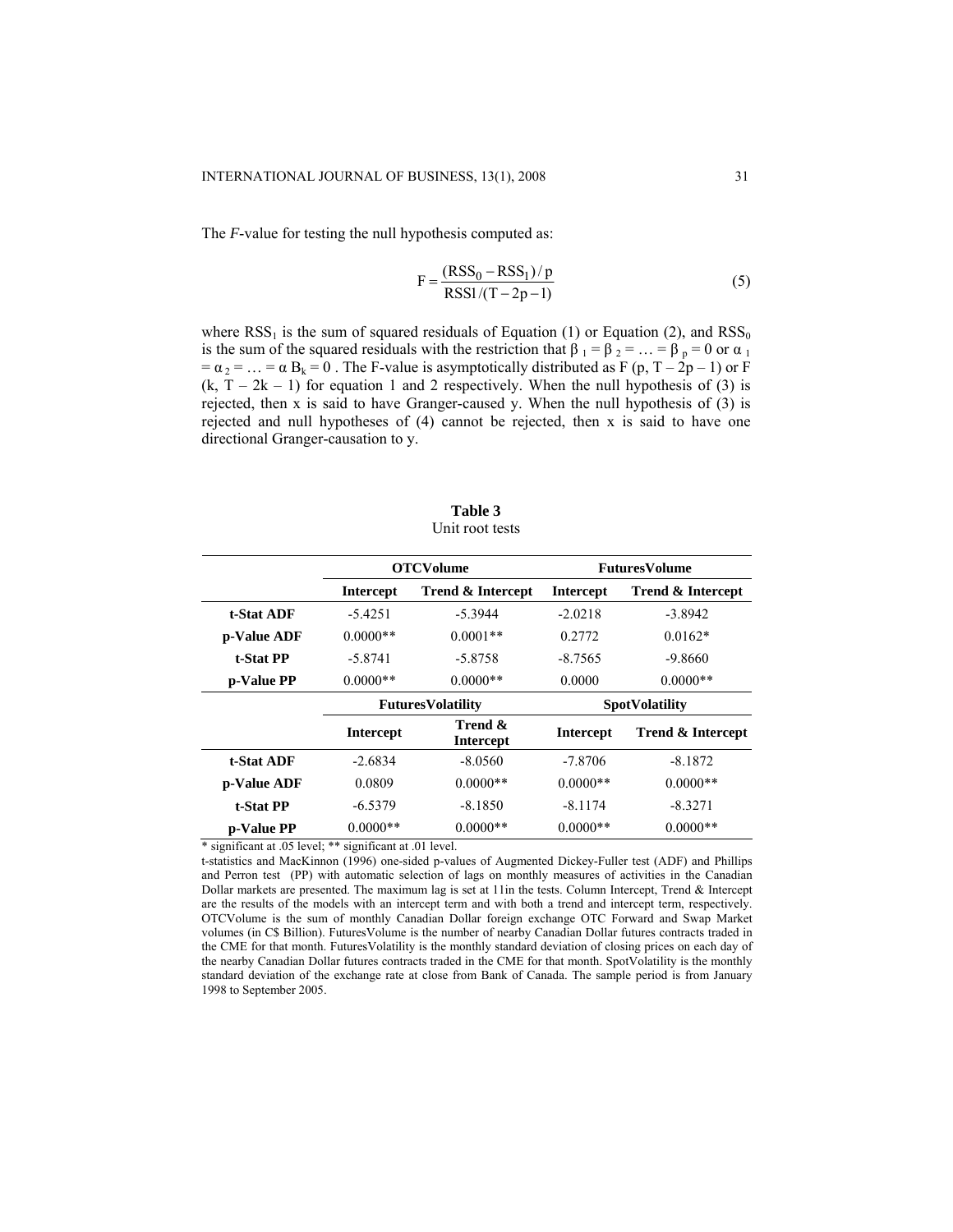As a first step in the analysis, we test the series for unit roots using Augmented Dickey–Fuller (ADF, 1981) and Phillips and Perron (PP, 1988) tests. For non-stationary series, classical causality tests could lead to spurious results, with classical significance tests incorrectly identifying significant relationships between the variables. In both ADF and PP tests, we report results for two models: estimated with an intercept, as well as with an intercept and trend. The null hypothesis is that the series to be tested has a unit root. The test results are reported in Table 3. As shown in the table, all series reject the unit root hypothesis, and are hence treated as stationary in the causality tests.

We use the AIC or BIC benchmark to select the optimum autoregressive lags of length p and k for each variable. Three lags were determined as optimal for these variables.

### **IV. CAUSALITY TEST RESULTS**

The results for the Granger-causality tests are shown in Table 4. Test 1 and Test 2 show that the OTC volumes have one directional Granger causality with volatility of both the spot and futures markets. Test 4 and Test 5 show bi-directional feedback between futures trading volume and volatility of the spot or futures market. These results are consistent with Nysted (2004)'s hypothesis of the greater responsiveness of the exchange traded (OTC) market to changes in market-wide (idiosyncratic) risk. The bidirectional feedback results are also consistent with Min and Najand (1999) who show that trading volume has significant explanatory power for volatility changes in both spot and futures markets.

The informational advantage of futures markets is shown in Test 3. As is evident, futures trading activity leads trading activity in the OTC markets, but not vice versa. This suggests that there are informational advantages to exchange traded futures markets which provide required anonymity for informed traders (Rosenberg and Traub (2006), Huang (2002), Barclay et al. (2003), Hasbrouck (2003), Kurov and Lasser (2004), Reiss and Werner (2005) and Bjonnes and Rime  $(2005)$ .<sup>7</sup>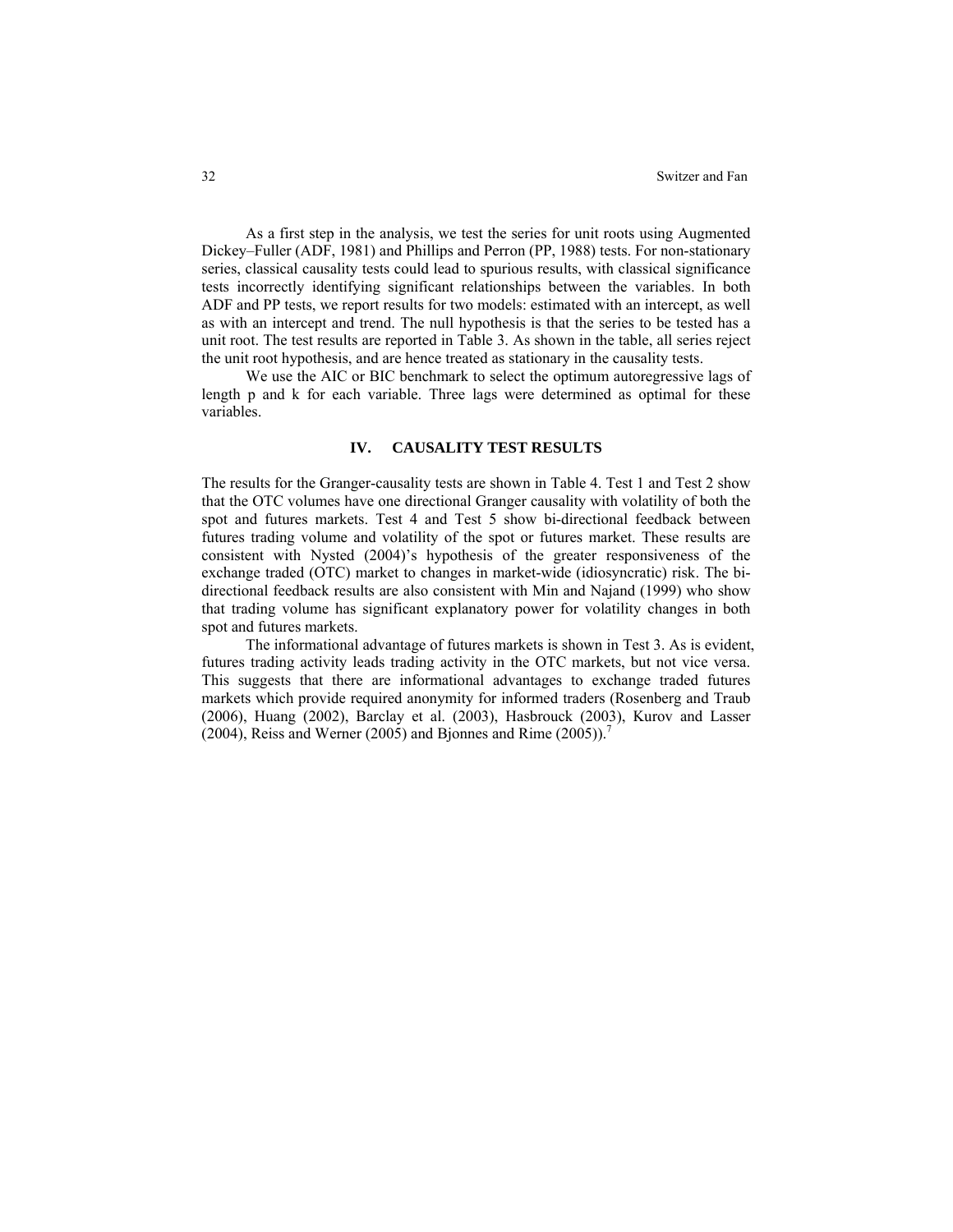| <b>Test</b>    | Pair                 | <b>Granger-causality Test: Null Hypothesis</b>          | <b>F-Stat</b> | p-Value    |
|----------------|----------------------|---------------------------------------------------------|---------------|------------|
| 1              | OTC Volume &         | Spot measure does not cause OTC measure                 | 1.5364        | 0.2112     |
|                | SpotVolatility       | OTC measure does not cause Spot measure                 | 4.4732        | $0.0058**$ |
| 2              | OTC Volume $\&$      | Futures measure does not cause OTC measure              | 1.0837        | 0.3607     |
|                | FuturesVolatility    | OTC measure does not cause Futures measure              | 4.8724        | $0.0036**$ |
| 3              | OTC Volume $\&$      | Futures measure does not cause OTC measure              | 3.9076        | $0.0116*$  |
|                | <b>FuturesVolume</b> | OTC measure does not cause Futures measure              | 1.0858        | 0.3598     |
| 4              | Futures Volume $\&$  | Spot measure does not cause Futures measure             | 2.4043        | 0.0733     |
| SpotVolatility |                      | Futures measure does not cause Spot measure             | 5.3974        | $0.0019**$ |
| 5              | Futures Volume $\&$  | Futures Volatility does not cause Futures Volume        | 2.7428        | $0.0483*$  |
|                | FuturesVolatility    | Futures Volume does not cause Futures Volatility 6.1985 |               | $0.0007**$ |

# **Table 4**  Pair-wise Granger causality tests

\* significant at .05 level; \*\* significant at .01 level.

Granger Causality results are reported in this Table. The test models and hypotheses are from Eq.1 to Eq.5 in the text. OTCVolume is the the sum of monthly Canadian Dollar foreign exchange OTC Forward and Swap Market volumes (in C\$ Billion). FuturesVolume is the number of nearby Canadian Dollar futures contracts traded in the CME for that month. FuturesVolatility is the monthly standard deviation of closing prices on each day of the nearby Canadian Dollar futures contracts traded in the CME for that month. SpotVolatility is the monthly standard deviation of the exchange rate at close from Bank of Canada. The sample period is from January 1998 to September 2005.

Holder et al. (2002) characterize complementary (as opposed to substitute) markets as those in which prices reflect information flows, with no significant relationship between trading volume between the two markets. The significant result reported for Test 3, that futures trading volume causes OTC trading volume, is consistent with the substitutability of the markets. To further explore this issue, in Table 5 we report regression estimates of the causality model. On the left (right) hand side of the equation, we show the results with the OTC Derivatives (Futures Market) Trading Volume as the dependent variable. No significant relationship between the lagged values of the OTC Volume measures in the futures volume regression is observed; however, a negative and significant relationship is shown between the lagged futures volume and OTC trading activity. Higher trading activity in futures markets reduces the trading volume in the OTC market, consistent with substitutability as opposed to complementarity between the markets.

Cox, Ingersoll and Ross (1981) demonstrate that volatile interest rates may affect the pricing of forwards vs. futures, and in turn the choice of market venue for participants. This may be more of a concern for long term contracts. To test for an interest effect, we also included the contemporaneous monthly average of squared daily interest differences between three month T-bill rates of U.S. and Canada as a regressor in the causality equations. The results are shown in Panel B of Table 5. The results do not show any significant interest volatility effect.<sup>8</sup>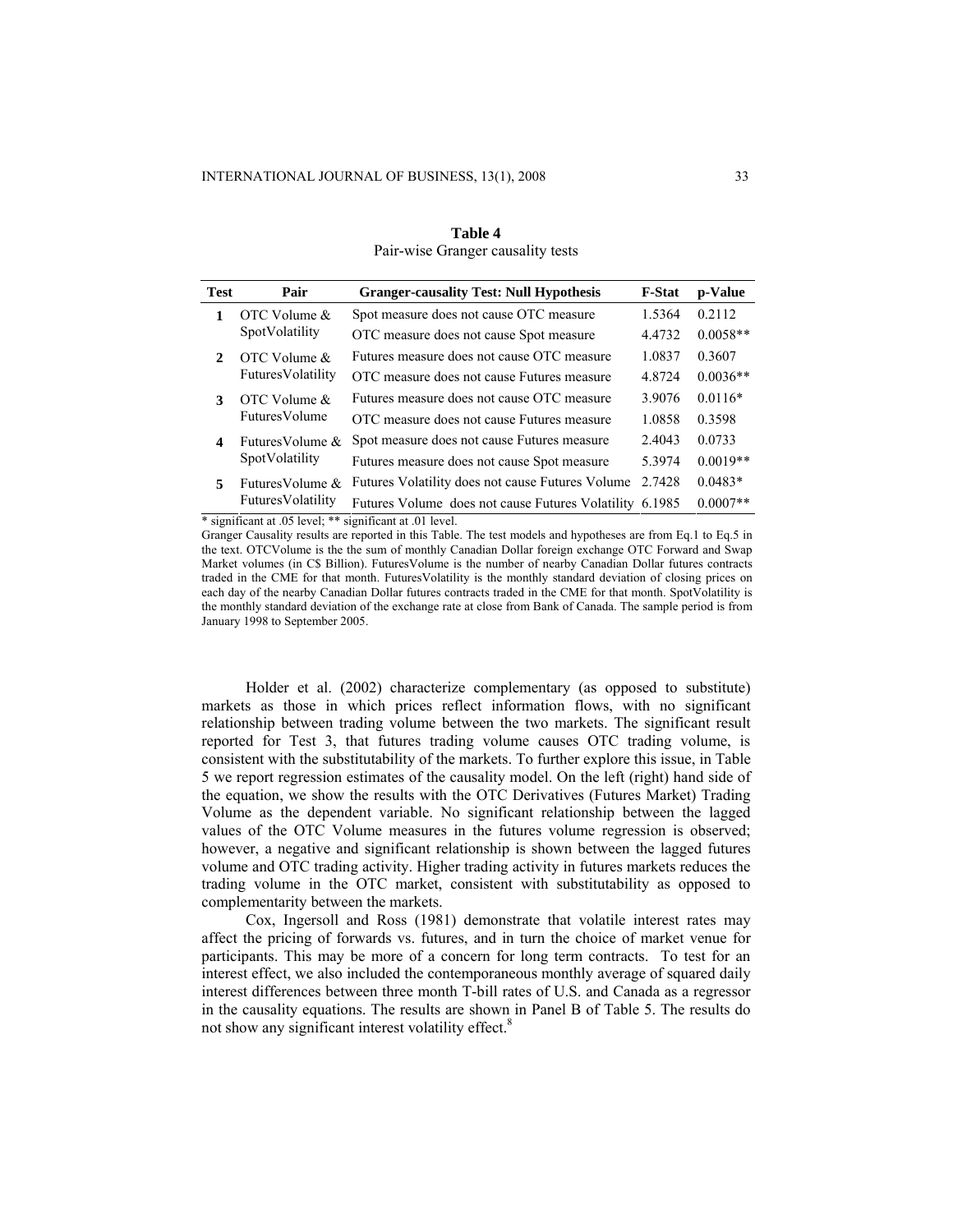34 Switzer and Fan

| Trading Volume regression for OTC and futures market |                           |             |            |                                           |             |             |            |  |
|------------------------------------------------------|---------------------------|-------------|------------|-------------------------------------------|-------------|-------------|------------|--|
| <b>Dependent Variable: OTCVolume</b>                 |                           |             |            | <b>Dependent Variable: Futures Volume</b> |             |             |            |  |
| Independent                                          |                           |             |            | Independent                               |             |             |            |  |
| <b>Variable</b>                                      | Coefficient               | t-Statistic | Prob.      | <b>Variable</b>                           | Coefficient | t-Statistic | Prob.      |  |
| Panel A                                              |                           |             |            |                                           |             |             |            |  |
| C                                                    | 230.74                    | 2.7786      | 0.0068     | C                                         | 27862.25    | 0.7845      | 0.4350     |  |
| OTCVolume (-1)                                       | 0.4181                    | 3.8041      | $0.0003**$ | <b>FuturesVolume (-1)</b>                 | 0.1466      | 1.6619      | 0.1003     |  |
| OTCVolume (-2)                                       | 0.0484                    | 0.3954      | 0.6936     | <b>FuturesVolume (-2)</b>                 | $-0.0500$   | $-0.5247$   | 0.6012     |  |
| OTCVolume (-3)                                       | 0.2664                    | 2.4368      | $0.0170*$  | <b>FuturesVolume (-3)</b>                 | 0.6558      | 7.1796      | $0.0000**$ |  |
| <b>FuturesVolume (-1)</b>                            | $-0.0006$                 | $-2.8625$   | $0.0053**$ | OTCVolume (-1)                            | $-69.0416$  | $-1.4687$   | 0.1457     |  |
| <b>FuturesVolume (-2)</b>                            | $-0.0002$                 | $-0.7397$   | 0.4616     | OTCVolume (-2)                            | 67.7337     | 1.2924      | 0.1998     |  |
| <b>FuturesVolume (-3)</b>                            | 0.0003                    | 1.4974      | 0.1381     | OTCVolume (-3)                            | 18.5289     | 0.3963      | 0.6929     |  |
|                                                      | <b>Adjusted R-squared</b> |             | 0.3752     | <b>Adjusted R-squared</b>                 |             |             | 0.4347     |  |
| Durbin-Watson stat                                   |                           |             | 1.9318     | Durbin-Watson stat                        |             |             | 1.6700     |  |
| <b>F</b> -statistic                                  |                           |             | 9.9065     | <b>F</b> -statistic                       |             |             | 12.4049    |  |
| .                                                    | Prob(F-statistic)         |             | 0.0000     | Prob(F-statistic)                         |             |             | 0.0000     |  |

**Table 5**  Trading volume regression for OTC and futures market

\* significant at .05 level; \*\* significant at .05 level.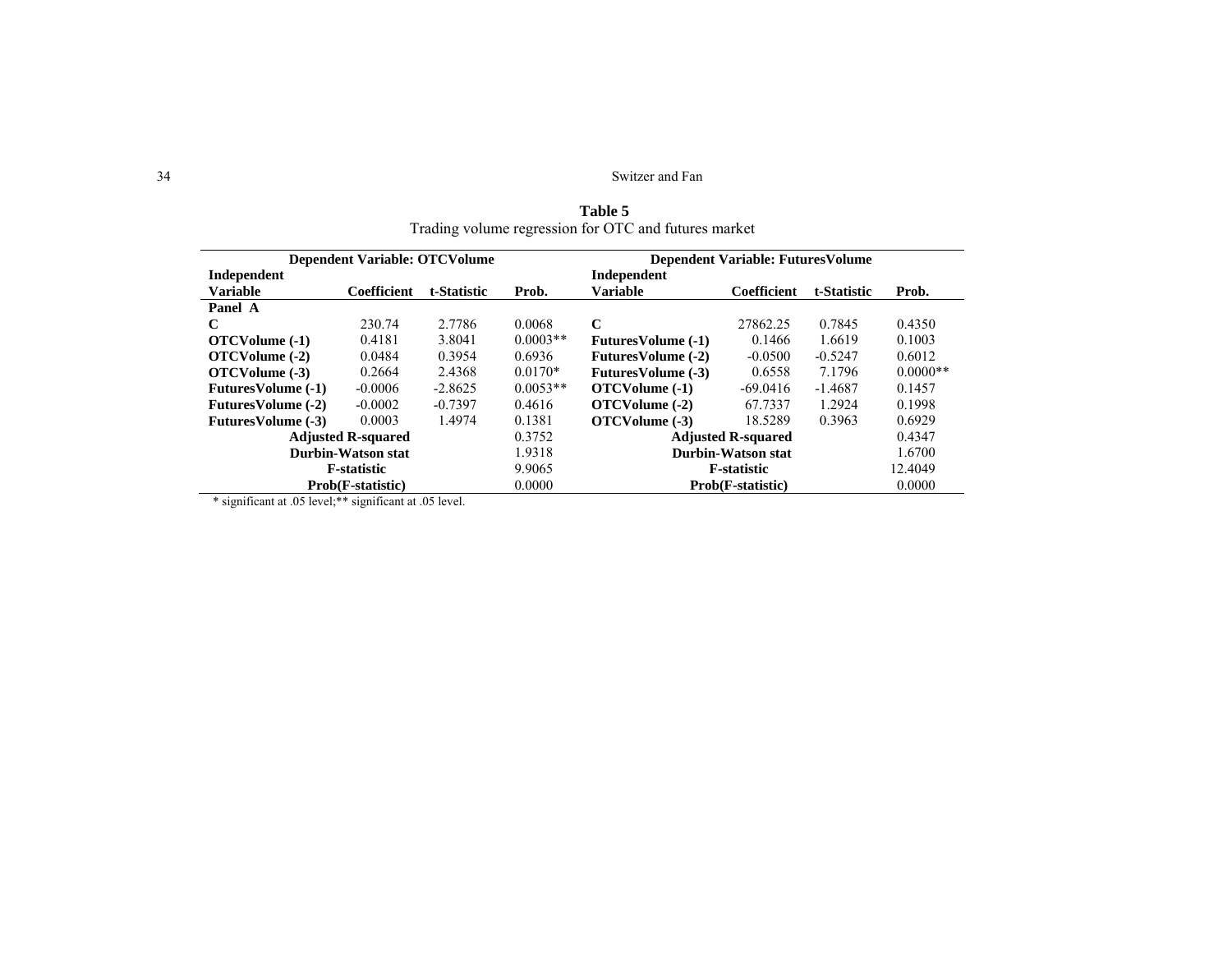# INTERNATIONAL JOURNAL OF BUSINESS, 13(1), 2008

| <b>Dependent Variable: OTCVolume</b> |                                                    |             |                     | <b>Dependent Variable: Futures Volume</b> |                           |             |           |  |
|--------------------------------------|----------------------------------------------------|-------------|---------------------|-------------------------------------------|---------------------------|-------------|-----------|--|
| Independent                          |                                                    |             |                     | Independent                               |                           |             |           |  |
| <b>Variable</b>                      | Coefficient                                        | t-Statistic | Prob.               | <b>Variable</b>                           | Coefficient               | t-Statistic | Prob.     |  |
| Panel B                              |                                                    |             |                     |                                           |                           |             |           |  |
| C                                    | 230.6457                                           | 2.7490      | 0.0074              | $\mathbf C$                               | 28565.80                  | 0.7963      | 0.4282    |  |
| OTCVolume (-1)                       | 0.4181                                             | 3.7781      | $0.0003**$          | <b>FuturesVolume (-1)</b>                 | 0.1453                    | 1.6339      | 0.1061    |  |
| OTCVolume (-2)                       | 0.0484                                             | 0.3929      | 0.6954              | <b>FuturesVolume (-2)</b>                 | $-0.0511$                 | $-0.5323$   | 0.5960    |  |
| OTCVolume (-3)                       | 0.2664                                             | 2.4218      | 0.0176              | <b>FuturesVolume (-3)</b>                 | 0.6544                    | 7.1049      | $0.0000*$ |  |
| <b>FuturesVolume (-1)</b>            | $-0.0006$                                          | $-2.8378$   | $0.0057**$          | OTCVolume (-1)                            | $-68.6726$                | $-1.4515$   | 0.1505    |  |
| <b>FuturesVolume (-2)</b>            | $-0.0002$                                          | $-0.7336$   | 0.4653              | OTCVolume (-2)                            | 67.7676                   | 1.2856      | 0.2022    |  |
| <b>FuturesVolume (-3)</b>            | 0.0003                                             | 1.4854      | 0.1413              | OTCVolume (-3)                            | 18.6424                   | 0.3964      | 0.6928    |  |
| <b>InterestDif</b>                   | 0.0671                                             | 0.0121      | 0.9903              | <b>InterestDif</b>                        | $-503.7643$               | $-0.2132$   | 0.8317    |  |
| 0.3676<br><b>Adjusted R-squared</b>  |                                                    |             |                     |                                           | <b>Adjusted R-squared</b> |             | 0.4281    |  |
|                                      | Durbin-Watson stat<br>Durbin-Watson stat<br>1.9317 |             |                     |                                           | 1.6709                    |             |           |  |
| <b>F</b> -statistic                  |                                                    | 8.3890      | <b>F</b> -statistic |                                           |                           | 10.5170     |           |  |
|                                      | Prob(F-statistic)                                  |             | 0.0000              | Prob(F-statistic)                         |                           |             | 0.0000    |  |

| Table 5 (continued)                                  |
|------------------------------------------------------|
| Trading volume regression for OTC and futures market |

\* significant at .05 level;\*\* significant at .05 level.

Regression results of the Granger test 3 of Table 4, relating OTC Trading Volumes to Exchange Traded Futures Trading volumes are reported. OTCVolume is the sum of monthly Canadian Dollar foreign exchange OTC Forward and Swap Market volumes ( in C\$ Billion ). FuturesVolume is the number of nearby Canadian Dollar futures contracts traded in the CME for that month. InterestDif is monthly average of squared daily interest differences between three month T-bill rates of U.S. and Canada. C is constant term in regressions. The numbers in parenthesis are the lags of the variables. The sample period is from January 1998 to September 2005.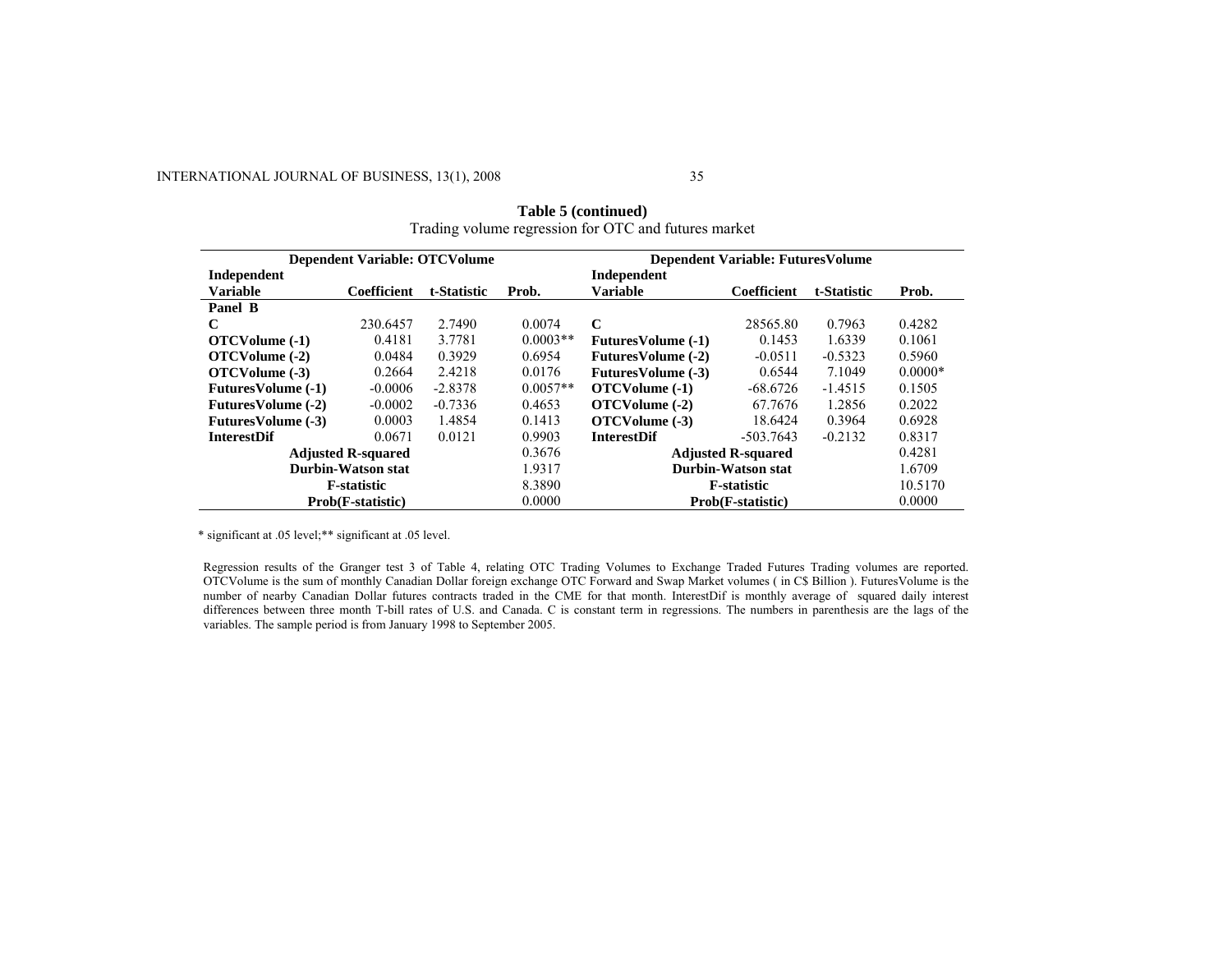## **V. ROBUSTNESS TESTS**

Similar to French, Schwert, and Stambaugh (1987), in addition to looking at monthly volatility of exchange rates, we also consider the volatility of **monthly rates of return** (see also Andersen, Bollerslev, Diebold, and Labys, (1999)).

Suppose that we are interested in the monthly volatility of an asset for which daily returns are available. Assume there are n trading days in month t; if  $r_{t,i}$ , defined as the log returns of the asset on day i is a white noise series, the estimated monthly volatility is then:

$$
\sigma_m^2 = \frac{n}{n-1} \sum_{i=1}^n (r_{t,i} - \bar{r}_t)^2
$$
 (6)

Table 6 shows that two volatility series for spot and futures estimated by Eq.6 reject the unit root hypothesis, and are hence treated as stationary in the causality tests.

|                | <b>VolatilityFut</b> |                             |                  | <b>VolatilitySpot</b>       | <b>NotionalFront</b> |                             |  |
|----------------|----------------------|-----------------------------|------------------|-----------------------------|----------------------|-----------------------------|--|
|                | <b>Intercept</b>     | Trend &<br><b>Intercept</b> | <b>Intercept</b> | Trend &<br><b>Intercept</b> | <b>Intercept</b>     | Trend &<br><b>Intercept</b> |  |
| t-Stat ADF     | $-3.538$             | $-4.176$                    | $-3.566$         | $-5.762$                    | $-1.1458$            | $-3.1398$                   |  |
| p-Value<br>ADF | 0.009                | 0.007                       | 0.008            | 0.000                       | 0.6946               | 0.1037                      |  |
| t-Stat PP      | $-4.670$             | $-5.458$                    | $-4.961$         | $-5.839$                    | $-7.0163$            | $-8.8736$                   |  |
| p-Value PP     | 0.000                | 0.000                       | 0.000            | 0.000                       | 0.0000               | 0.0000                      |  |

**Table 6**  Unit root tests

t-statistics and MacKinnon (1996) one-sided p-values of Augmented Dickey-Fuller test (ADF) and Phillips and Perron test (PP) with automatic selection of lags on monthly volatility in the Canadian Dollar markets are presented. The maximum lag is set at 11in the tests. Column Intercept, Trend & Intercept are the results of the models with an intercept term and with both a trend and intercept term, respectively. VolatilityFut is the monthly variance of the returns of the nearby Canadian Dollar futures contract traded in the CME for that month (Eq.6). VolatilitySpot is the monthly variance calculated by Eq.6 on the exchange rate at close from Bank of Canada. NotionalFront is the total of the daily notional values of the nearby contract in a month (in C\$ Billion). The sample period is from January 1998 to September 2005. All tests are significant at .01 levels.

Moreover, we also used NotionalFront as a measure of transaction volume of the futures market. NotionalFront is the total of the daily notional values of the nearby contract in a month (in C\$ Billion).The daily notional value is calculated as the product of the contract size, the number of the front contracts traded on each day, and the average of the opening and the closing price of that contract for the day. Three lags were determined as optimal autoregressive lags with the AIC or BIC benchmarks for these variables in our tests.

The bi-directional feedback results for both the spot and futures markets persist when new measures of volatility are used in the tests (Test 4 and Test 5 in Table 7).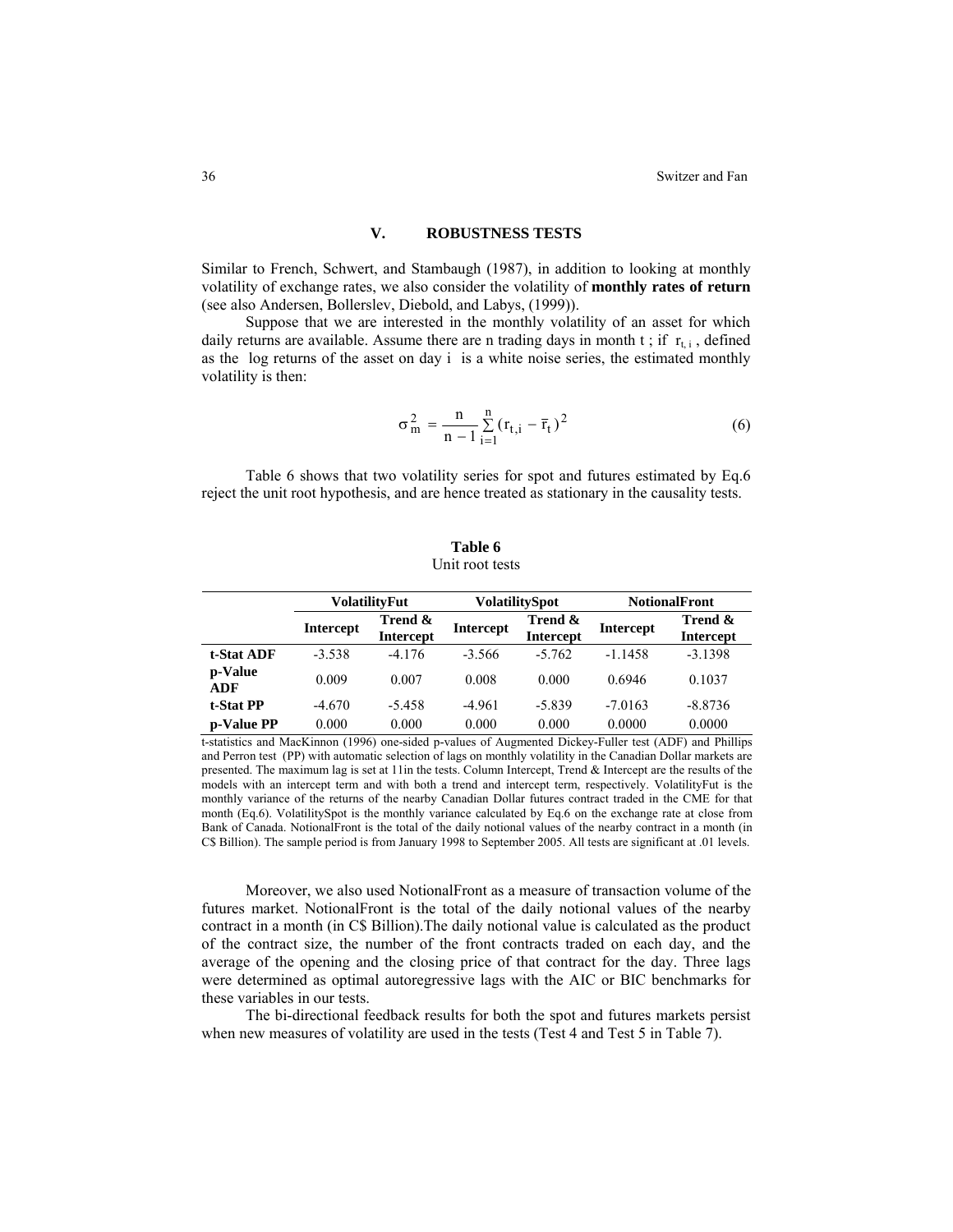| <b>Test</b>      | Pair                        | <b>Granger-causality</b>                                                      | <b>F-Stat</b> | p-Value   |
|------------------|-----------------------------|-------------------------------------------------------------------------------|---------------|-----------|
|                  | <b>OTCVolume</b><br>&       | Spot measure does not cause OTC measure                                       | 0.4443        | 0.7220    |
| 1                | VolatilitySpot              | OTC measure does not cause Spot measure<br>Futures measure does not cause OTC | 1.0957        | 0.3557    |
|                  | <b>OTCVolume</b><br>&       | measure<br>OTC measure does not cause Futures                                 | 0.5655        | 0.6393    |
| $\mathbf{2}$     | VolatilityFut               | measure<br>Futures measure does not cause OTC                                 | 1.5519        | 0.2073    |
|                  | <b>OTCVolume</b><br>&       | measure<br>OTC measure does not cause Futures                                 | 3.5846        | $0.0172*$ |
| 3                | <b>NotionalFront</b>        | measure<br>Spot measure does not cause Futures                                | 1.1150        | 0.3478    |
|                  | FuturesVolume<br>&          | measure<br>Futures measure does not cause<br><b>Spot</b>                      | 2.4586        | 0.0685    |
| $\boldsymbol{4}$ | VolatilitySpot              | measure<br>Futures volatility measure does not cause                          | 2.8099        | $0.0445*$ |
|                  | FuturesVolume<br>&          | Futures volume<br>Futures volume does not cause futures                       | 3.2799        | $0.0249*$ |
| 5                | VolatilityFut               | volatility measure                                                            | 2.8767        | $0.0410*$ |
|                  | * significant at .05 level. |                                                                               |               |           |

**Table 7**  Pair-wise Granger causality tests

Granger Causality results are reported in this table. The test models and hypotheses are from Eq.1 to Eq.5 in the text. OTCVolume is the sum of monthly Canadian Dollar foreign exchange OTC Forward and Swap Market volumes (in C\$ Billion). FuturesVolume is the number of nearby Canadian Dollar futures contracts traded in the CME for that month. VolatilityFut is the monthly variance of the nearby Canadian Dollar futures contracts traded in the CME for that month; (from Eq.6). VolatilitySpot is the monthly return variance (calculated by Eq.6) on the exchange rate at close from Bank of Canada. NotionalFront is the total of the daily notional values of the nearby contract in a month (in C\$ Billion). The sample period is from January 1998 to September 2005.

In addition, when the volatility is estimated by Eq.6, the significance of the one directional Granger causality for the OTC Volume with the volatility of both the spot and futures markets disappears (Test 1 and Test 2 in Table 7). Most important, the informational rule of futures markets is still significant with the notional value as the measure of trading volume in futures market  $(Test 3)^9$ .

Although recent studies have suggested that transaction volume provides information, there does not seem to be a consensus on its effects (Karpoff, 1987). To provide evidence that trading volume in derivative markets affects information flows for our sample, we also investigated the relationship between price changes and trading volume. Similar to Schwert (1989), a distributed lag regression of futures market volatility (estimated by Eq.6) in month t on the growth rate of futures trading volume (VolGrowth) is performed:

$$
\sigma_t^2 = C_0 + \sum_{i=0}^{L} \beta_i * \text{VolGrowth}_{t-i}
$$
 (7)

where  $VolGrowth_t = FuturesVolume_t / FuturesVolume_{t-1}$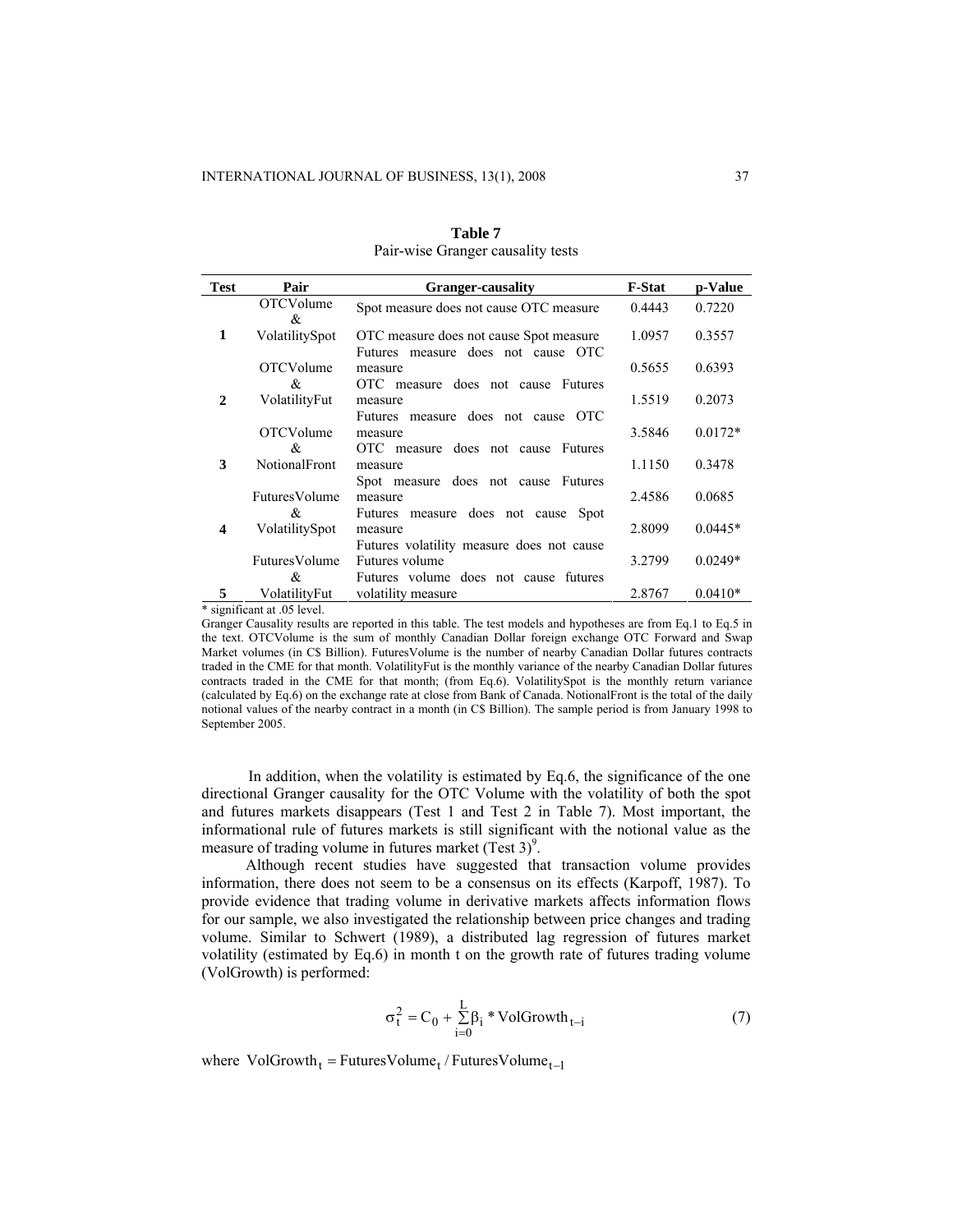Table 8 shows that the positive relationship between the variance of futures returns and market trading volume are maintained. The results are also robust to specifications with and without ARMA terms.

|                                   | <b>Model 1</b>            |                  |            |                           | <b>Model 2</b>                    |           |            |  |  |
|-----------------------------------|---------------------------|------------------|------------|---------------------------|-----------------------------------|-----------|------------|--|--|
| Dependent Variable: VolatilityFut |                           |                  |            |                           | Dependent Variable: VolatilityFut |           |            |  |  |
| Independent                       |                           | $t-$             |            | Independent               |                                   | $t-$      |            |  |  |
| <b>Variable</b>                   | Coefficient Statistic     |                  | Prob.      | <b>Variable</b>           | Coefficient Statistic             |           | Prob.      |  |  |
| C                                 | $-0.0008$                 | $-1.9934$ 0.0494 |            | C                         | $-0.0005$                         | $-1.2928$ | 0.1997     |  |  |
| <b>VolGrowth</b>                  | 0.0004                    | 2.5162           | $0.0137*$  | <b>VolGrowth</b>          | 0.0003                            | 2.1786    | $0.0322*$  |  |  |
| VolGrowth(-1)                     | 0.0004                    | 2.9942           | $0.0036**$ | VolGrowth(-1)             | 0.0003                            | 2.7233    | $0.0079**$ |  |  |
| VolGrowth(-2)                     | 0.0004                    | 2.7005           | $0.0083**$ | VolGrowth(-2)             | 0.0003                            | 2.3229    | $0.0226*$  |  |  |
|                                   |                           |                  |            | AR(1)                     | 0.5145                            | 4.9003    | $0.0000**$ |  |  |
|                                   |                           |                  |            | MA(2)                     | 0.2472                            | 2.0630    | $0.0422*$  |  |  |
|                                   | <b>Adjusted R-squared</b> |                  | 0.0689     | <b>Adjusted R-squared</b> |                                   |           | 0.4022     |  |  |
|                                   | Durbin-Watson stat        |                  | 0.8517     | <b>Durbin-Watson stat</b> |                                   |           | 1.9818     |  |  |
| <b>F-statistic</b><br>3.1946      |                           |                  |            | <b>F-statistic</b>        |                                   |           | 12.8408    |  |  |
| 0.0275<br>Prob(F-statistic)       |                           |                  |            | Prob(F-statistic)         |                                   | 0.0000    |            |  |  |
| <b>Residuals</b>                  |                           |                  |            | <b>Residuals</b>          |                                   |           |            |  |  |
| $Q-Stat(6)$                       | 65.0260                   | Prob             | 0.0000     | $O-Stat(6)$               | 4.3745                            | Prob      | 0.3580     |  |  |

**Table 8**  Estimates of the relation between the variance of futures returns and market trading volume

\* significant at .05 level;\*\* significant at .05 level.

Distributed lag regression results on the relationship between the variance of futures returns and market trading volume (Eq.7). Model 1 (2) shows estimates of Eq.7 without (with) ARMA terms. VolatilityFut is the monthly variance of the returns on the nearby Canadian Dollar futures contract traded on the CME for that month. VolGrowth in month t is the growth rate of volume for the nearby Canadian Dollar futures trading contract. Q-Stat is the Ljung-Box Q-statistics. The sample period is from January 1998 to September 2005.

#### **VI. CONCLUSIONS**

This paper examines the interactions between OTC derivative markets and exchange traded markets using actual trading data for the respective markets. Specifically we examine the monthly trading volume and volatility estimates of the OTC market and futures markets for the Canadian dollar over the period January 1998 to September 2005. Futures trading activity is shown to provide leading information to the OTC markets, consistent with informational advantages for futures markets. In addition, the exchange traded (OTC) market shows greater responsiveness to changes in marketwide (idiosyncratic) risk. Regression tests support substitutability between the foreign exchange futures market and the OTC derivatives market.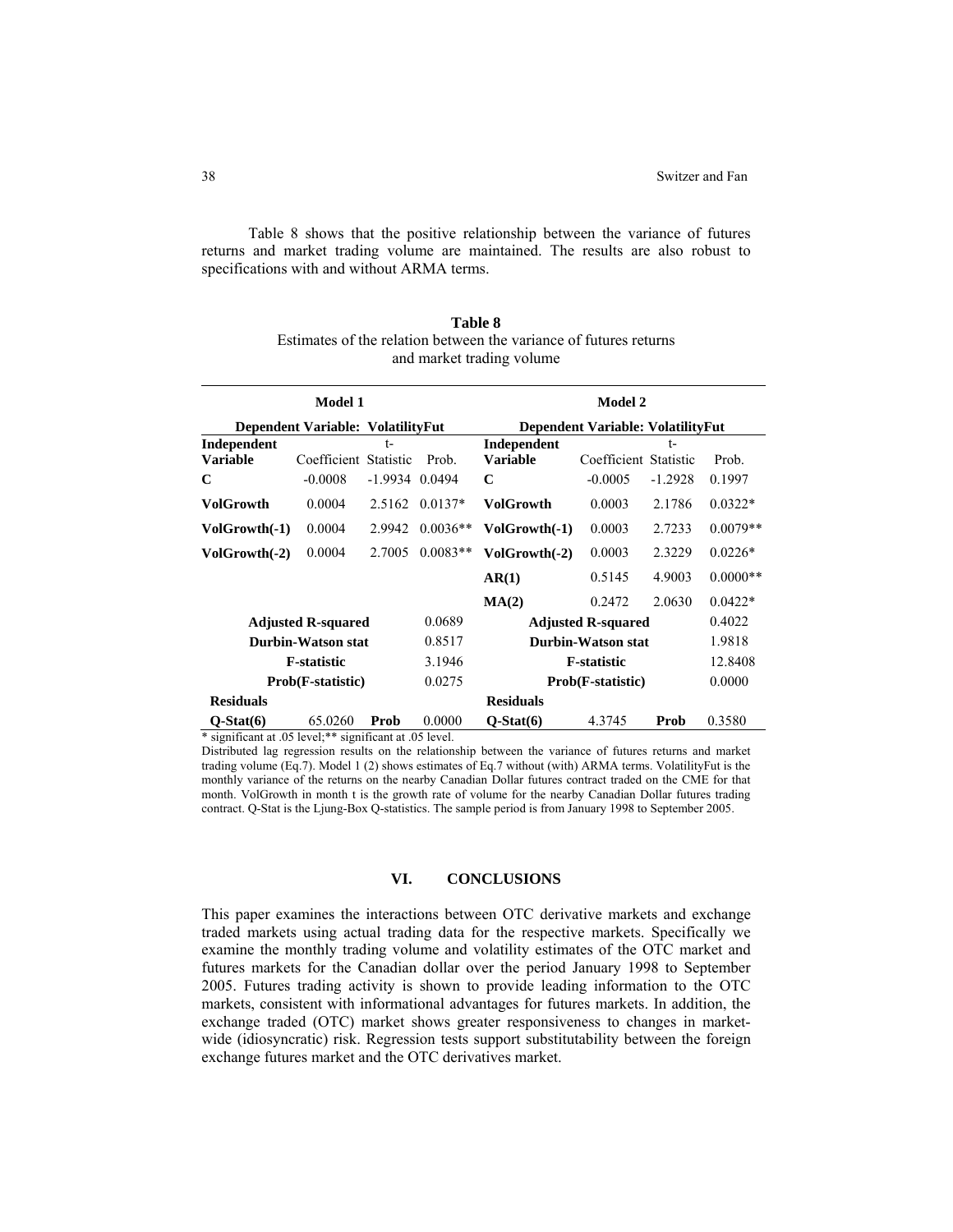### **ENDNOTES**

- 1. The notional principle of foreign exchange OTC derivatives (forwards, forex swaps, currency swaps, and currency options) amounted to \$31.609 trillion and only \$107.6 billion for exchange traded derivatives of foreign exchange products in December 2005 according to the BIS. See BIS, Quarterly Review, September 2006.
- 2. Alternatively, as a precondition for a loan, a bank may require a client to undertake a short currency hedge using its own vehicles. For example, a bank may require that a short forward foreign exchange position on a loan covenant be covered with simultaneous short call option and long put option positions at (bank) set prices, rather than providing a choice for the client to use exchange traded futures or options contracts to provide the same cash flow risk profile.
- 3. Chatrath and Song (1998) test for volatility spillover relationships between the spot and futures markets for the Japanese Yen versus the US Dollar. Rosenberg and Traub (2006) find that the amount of information contained in currency futures prices is much greater than one would expect based on relative market size, based on order flows for the Deutsche Mark/Euro, Japanese Yen, Swiss Franc and the Pound.
- 4. For example, Grinblatt and Jegadeesh (1996) investigate the timing of the flow of information across the Eurodollar forward and futures markets. They find that there is a two or three-week delay in information flow from the futures market to the forward market. They find no evidence of informational delays from the forward market to the futures market. Park and Switzer (1997) show that forecasts from futures prices tend to outperform forward prices for U.S. T-bills, T-Notes and Treasury bonds. Gupta and Subrahmanyam (2000) report no delays in the flow of information from the Eurocurrency futures market to the swap market. Kavussanos and Vivikis (2004) is one of the only studies that we are aware of that uses actual OTC data. They investigate the lead-lag relationship in returns and volatilities between spot and forward prices in the OTC Forward Freight Agreement market. They report a bi-directional lead-lag relationship between the spot and the forward markets. The OTC contracts are shown to provide more rapid information discovery relative to the spot markets.
- 5. The proposal was approved by the governors of the central banks of the G10 countries in January 1997.
- 6. The CME also trades Canadian dollar option contracts. On September 26, 2005 the Montreal exchange launched currency options on the US dollar. Trading of these contracts has been limited, however.
- 7. According to the third annual survey of European asset managers by Financial News, fund managers consider the anonymity and mandate restrictions as important factors in using exchange-traded instruments. [http://www.efinancialnewsnetwork.com/financialnews//attachments/71113882302](http://www.efinancialnewsnetwork.com/financialnews/attachments/7111388230203034/6361029043020303.pdf) [03034/6361029043020303.pdf](http://www.efinancialnewsnetwork.com/financialnews/attachments/7111388230203034/6361029043020303.pdf)
- 8. We also tried various lags of InterestDif (calculated as the monthly average of squared daily interest differences between three month T-bill rates of U.S. and Canada) in the estimation; the results for these variants are all insignificant.
- 9. We also perform Engle ARCH/GARCH tests on the four measures for futures and spot volatility. We found no ARCH effects for these four series.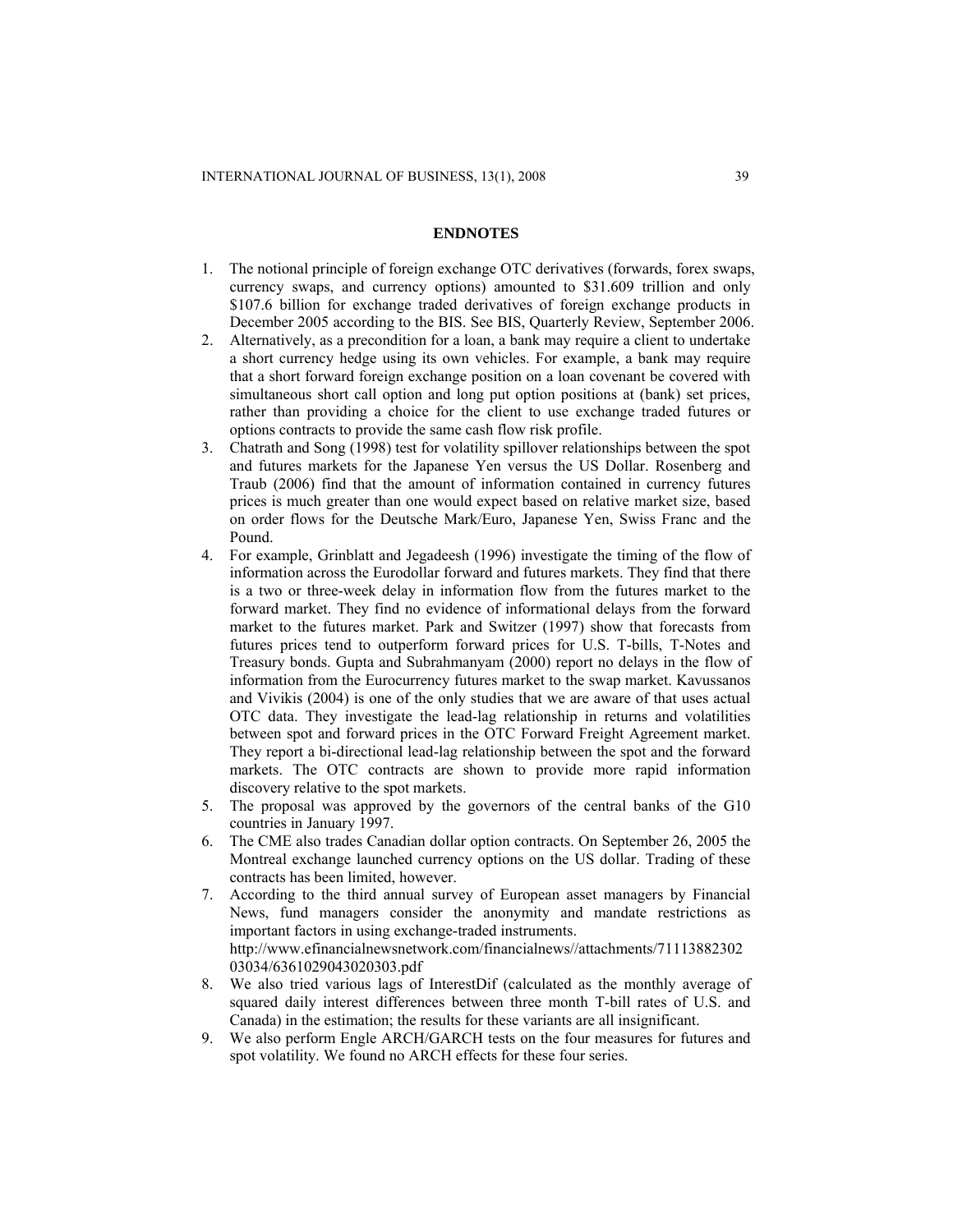#### **BIBLIOGRAPHY**

- Andersen, T.G., T. Bollerslev, F.X. Diebold, and P. Labys, 1999, "The Distribution of Exchange Rate Volatility," Working paper, Economics Department, University of Pennsylvania.
- Barclay, J., T. Hendershott, and D. McCormick, 2003, "Competition among Trading Venues: Information and Trading on Electronic Communications Networks," *Journal of Finance* 58, 637-2666.
- Bjonnes, G., and D. Rime, 2005, "Dealer Behavior and Trading Systems in Foreign Exchange Markets," *Journal of Financial Economics* 75, 571-605.
- Brandt, W., and A. Kavajecz, 2004, "Price Discovery in the U.S. Treasury Market: The Impact of Orderflow and Liquidity on the Yield Curve," *Journal of Finance* 59, 2623-2654.
- Chae J., 2005, "Trading Volume, Information Asymmetry, and Timing Information," *Journal of Finance*, 60, 413-442.
- Chan, K., 1992, "A Further Analysis of the Lead–lag Relationship between the Cash Market and Stock Index Futures Market," *Review of Financial Studies* 5, 123–152.
- Chan, K., K.C. Chan, and G.A. Karolyi, 1991, "Intraday Volatility in the Stock Index and stock index futures markets," *Review of Financial Studies*, 4, 657–684.
- Chatrath, A., and F. Song, 1998," Information and Volatility in Futures and Spot Markets: The Case of the Japanese Yen," *Journal of Futures Markets*, 18, 201–223.
- Clark, P., 1973, "A Subordinated Stochastic Process Model with Finite Variance for Speculative Prices," *Econometrica*, 41 135-55.
- Cox, J., J. Ingersoll, and S. Ross, 1981, "The Relation Between Forward Prices and Futures Prices," *Journal of Financial Economics*, 9, 321-346.
- Daigler, R., and M. Wiley, 1999, "The Impact of Trader Type on the Futures Volatility Volume Relation," *Journal of Finance*, Vol. 54, pp. 2297–2316.
- Dickey, D., and W. Fuller, 1981," Likelihood Ratio Statistics for Autoregressive Time Series with a Unit Root," *Econometrica*, 49, 1057–1072.
- Duffie, D., and M. Jackson, 1989, "Optimal Innovation of Futures Contracts," *Review of Financial Studies* 2, 275-96.
- French, K. R., G. W. Schwert, and R. F. Stambaugh, 1987, "Expected Stock Returns and Volatility," *Journal of Financial Economics* 19, 3–29.
- Granger, C., 1969, "Investigating Causal Relations by Econometric Models and Cross-Spectral Methods," *Econometrica* 37, 424 – 438.
- Greenspan, A., 1998. "Application of the Commodity Exchange Act to Transactions in Over-the-Counter Derivatives," Address before the Subcommittee on Risk Management and Specialty Crops of the Committee on Agriculture, U.S. House of Representatives, June 10, 1998.
- Grinblatt, M., and N. Jegadeesh, 1996, "Relative Pricing of Eurodollar Futures and Forward Contracts," *Journal of Finance*, 51, 1499-1522.
- Gupta, A., and M.G. Subrahmanyam, 2000, "An Empirical Examination of the Convexity Bias in the Pricing of Interest Rate Swaps," *Journal of Financial Economics* 55, 239-279.
- Hasbrouck, J., 2003, "Intraday Price Formation in U.S. Equity Index Markets," *Journal of Finance*, 58, 2375-2400.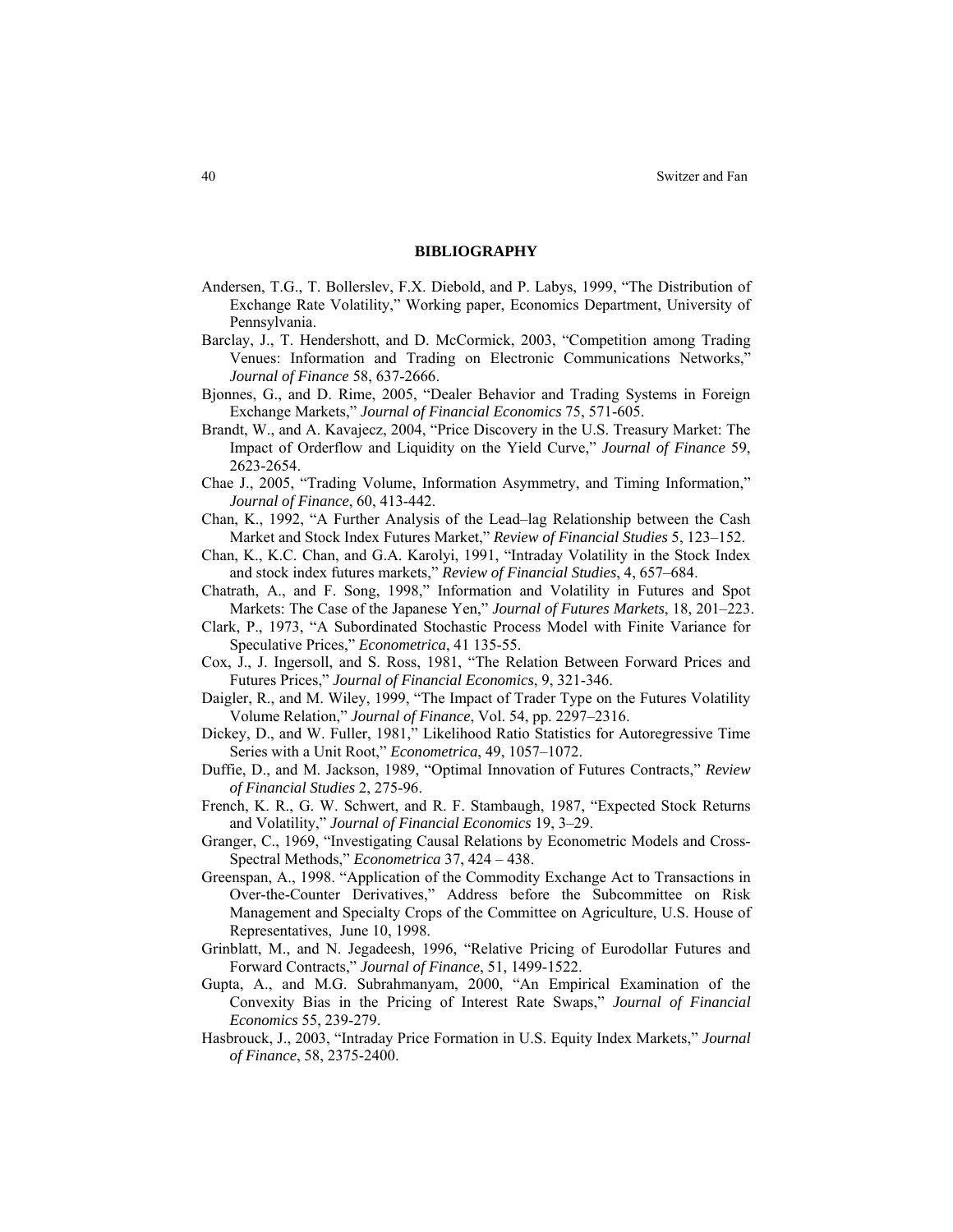- Holder, M., M. Pace, and M. Tomas, 2002, "Complements or Substitutes? Equivalent Futures Contract Markets - the Case of Corn and Soybean Futures on U.S. and Japanese Exchanges," *Journal of Futures Markets*, 22, 355-370.
- Huang, D., 2002, "The Quality of ECN and Nasdaq Market Maker Quotes," *Journal of Finance* 57, 1285-1319.
- Karpoff, J., 1987, "The Relation between Price Changes and Trading Volume: A Survey," *Journal of Financial and Quantitative Analysis,* 22, 109-126.
- Kavussanos M., and I. Visvikis, 2004, "Market Interactions in Returns and Volatilities between Spot and Forward Shipping Freight Markets," *Journal of Banking & Finance* 28, 2015–2049.
- Koutmos, G., and M. Tucker, 1996, "Temporal Relationships and Dynamic Interactions between Spot and Futures Stock Markets," *Journal of Futures Markets*, 16, 55–69.
- Kurov, A., and D. Lasser, 2004, "Price Dynamics in the Regular and E-Mini Futures Market," *Journal of Financial and Quantitative Analysis*, 39, 365-384.
- Lee, B., and O. Rui, 2002, "The Dynamic Relationship between Stock Returns and Trading Volume: Domestic and Cross-country Evidence," *Journal of Banking & Finance*, 26, 51-78.
- Lyons, R., 1996, "Foreign Exchange Volume: Sound and Fury Signifying Nothing?" The Microstructure of the Foreign Exchange Market edited by J. Frankel, G. Galli and A. Giovannini, The University of Chicago Press for NBER, 183-206.
- Min, J., and M Najand, 1999, "A Further Investigation of the Lead-lag Relationship between the Spot Market and Stock Index Futures: Early Evidence from Korea,' *Journal of Futures Markets*, 19, 217-232
- Ng, V.K., and S.C. Pirrong, 1996, "Price Dynamics in Refinery Petroleum Spot and Futures Markets," *Journal of Empirical Finance*, 2, 359–388.
- Nystedt, J., 2004, "Derivative Market Competition: OTC Markets Versus Organized Derivative Exchanges," IMF Working Paper, WP/04/61.
- Park, T.H., and L.N. Switzer, 1997. "Forecasting Interest Rates and Yield Spreads: the Informational Content of Implied Futures Yields and Best-fitting Forward Rate Models, *Journal of Forecasting* 16, 209-224.
- Phillips, P.C.B., and P. Perron, 1988, "Testing for a Unit Root in Time Series Regressions," *Biometrica* 75, 335–346.
- Pirrong, C., 1996, "Market Liquidity and Depth on Computerized and Open Outcry Trading Systems: A Comparison of DTB and LIFFE Bund Contracts," *Journal of Futures Markets* 16, 519–543.
- Reiss, P., and I. Werner, 2005, "Anonymity, Adverse Selection, and the Sorting of Interdealer Trades," *Review of Financial Studies*, 18, 599-636.
- Rosenberg, J., and L. Traub, 2006, "Price Discovery in the Foreign Currency Futures and Spot Market," Federal Reserve Bank of New York Staff Reports no. 262.
- Schwert, G., 1989, "Why Does Stock Market Volatility Change Over Time?" *Journal of Finance*, 44, 1115-1153.
- Silber, W., 1981, "Innovation, Competition, and New Contract Design in Futures Markets," *Journal of Futures Markets* 1, 123–155.
- Tashjian, J., and M. Weissman, 1995, "Advantages of Competing with Yourself: Why an Exchange Might Design Futures Contracts with Correlated Payoffs," *Journal of Financial Intermediation* 4, 133-57.